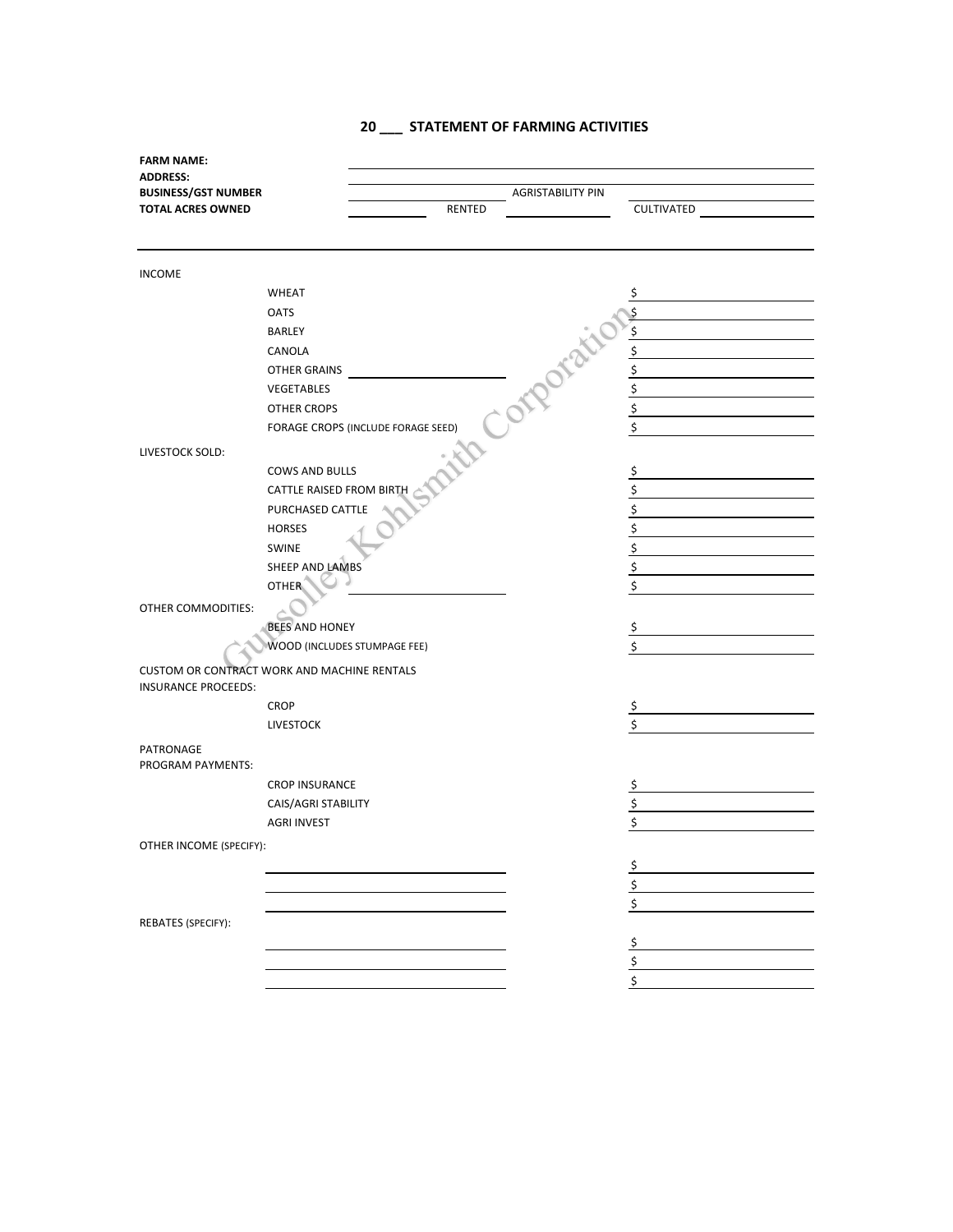## **EXPENSES: Excluding GST**

| SEED:                                               |                                              |                                                                                                    |
|-----------------------------------------------------|----------------------------------------------|----------------------------------------------------------------------------------------------------|
|                                                     | CANOLA                                       | \$                                                                                                 |
|                                                     | <b>WHEAT</b>                                 | \$                                                                                                 |
|                                                     | <b>BARLEY</b>                                | \$                                                                                                 |
|                                                     | <b>OTHER</b>                                 |                                                                                                    |
|                                                     | LIVESTOCK PURCHASES:                         |                                                                                                    |
|                                                     | <b>COWS AND BULLS</b>                        | \$                                                                                                 |
|                                                     | PURCHASED CATTLE                             | Ś                                                                                                  |
| FEED:                                               |                                              |                                                                                                    |
|                                                     | PREPARED FEED                                | \$                                                                                                 |
|                                                     | <b>BARLEY</b>                                | \$                                                                                                 |
|                                                     | <b>HAY AND FORAGE</b>                        | $\frac{1}{2}$                                                                                      |
|                                                     | <b>OTHER</b>                                 |                                                                                                    |
|                                                     | <b>CONTAINERS AND TWINE</b>                  | $\frac{5}{5}$                                                                                      |
|                                                     | <b>FERTILIZERS AND LIME</b>                  | \$                                                                                                 |
|                                                     | PESTICIDES/HERBICIDES                        | \$                                                                                                 |
|                                                     | <b>INSURANCE PREMIUMS:</b>                   |                                                                                                    |
|                                                     | <b>CROP</b>                                  | \$                                                                                                 |
|                                                     | <b>LIVESTOCK</b>                             |                                                                                                    |
|                                                     | VETERINARY FEES, MEDICAL, A.I. FEEDS         | \$                                                                                                 |
| MINERALS AND SALTS                                  |                                              | \$                                                                                                 |
|                                                     | MACHINERY (GASONLINE, DIESEL FUEL, AND OIL)  | \$                                                                                                 |
|                                                     | Kontspirits                                  | \$                                                                                                 |
|                                                     | ELECTRICITY (FARM SHARE)                     |                                                                                                    |
|                                                     | <b>FREIGHT AND TRUCKING</b>                  | \$                                                                                                 |
| SALRAIES:                                           | <b>HEATING FUEL (FARM SHARE)</b>             | \$                                                                                                 |
|                                                     | <b>ARM'S LENGTH</b>                          | \$                                                                                                 |
|                                                     | NON-ARM'S LENGTH                             | \$                                                                                                 |
|                                                     | STORAGE AND DRYING                           | \$                                                                                                 |
|                                                     | <b>COMMISSIONS AND LEVY'S</b>                |                                                                                                    |
|                                                     | MACHINERY (REPAIRS, LICENCES, AND INSURANCE) | $\frac{1}{2}$<br>$\frac{1}{2}$<br>$\frac{1}{2}$<br>$\frac{1}{2}$<br>$\frac{1}{2}$<br>$\frac{1}{2}$ |
|                                                     | MACHINERY (EQUIPMENT LEASE OR RENTAL)        |                                                                                                    |
|                                                     | ADVERTISING, MARKETING COSTS                 |                                                                                                    |
|                                                     | <b>BUILDING AND FENCE REPAIRS</b>            |                                                                                                    |
|                                                     |                                              |                                                                                                    |
| LAND CLEARING AND DRAINING<br>CONTRACT WORK, CUSTOM |                                              |                                                                                                    |
|                                                     |                                              | $rac{5}{5}$                                                                                        |
| INSURANCE, OTHER                                    |                                              |                                                                                                    |
|                                                     | INTEREST (REAL ESTATE, MORTGAGE, OTHER)      | \$                                                                                                 |
|                                                     | MEMBERSHIPS/SUBSCRIPTION FEES                | \$                                                                                                 |
| <b>OFFICE</b>                                       |                                              | \$                                                                                                 |
|                                                     | LEGAL AND ACCOUNTING FEES                    | $\frac{1}{2}$                                                                                      |
| PROPERTY TAXES                                      |                                              | \$                                                                                                 |
|                                                     | RENT (LAND, BUILDING, PASTURES)              | \$                                                                                                 |
| <b>MOTOR VEHICLE</b>                                |                                              | \$                                                                                                 |
| <b>SMALL TOOLS</b>                                  |                                              | \$                                                                                                 |
| LICENSES/PERMITS                                    |                                              | \$                                                                                                 |
|                                                     | TELEPHONE (FARM SHARE)                       | \$                                                                                                 |
| GRAVEL                                              |                                              | \$                                                                                                 |
|                                                     |                                              |                                                                                                    |
| <b>MEALS (50%)</b><br>OTHER (SPECIFY)               |                                              | \$                                                                                                 |
|                                                     |                                              | \$                                                                                                 |
|                                                     |                                              | \$                                                                                                 |
|                                                     |                                              | \$                                                                                                 |
|                                                     |                                              |                                                                                                    |